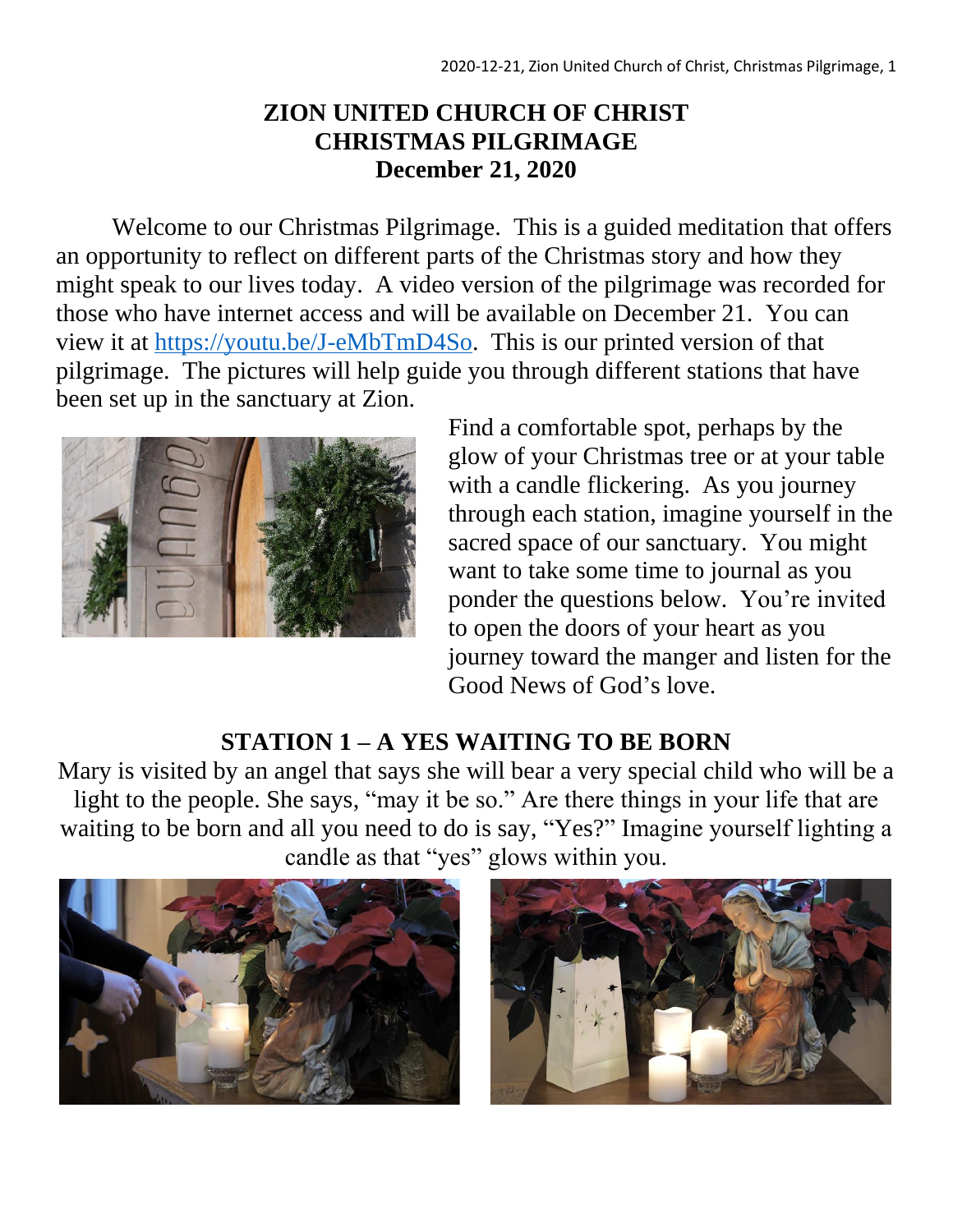# **STATION 2 – OUTSIDE OF THE BOX**

Joseph is worried about being a father to an illegitimate child. But an angel assures him that this will be the role of his lifetime. Where are you willing to go out of your comfort zone to do an extraordinary thing? Great possibility can emerge when we begin thinking and imagining outside of the box.





## **STATION 3 – BOLD PROCLAMATION**

Mary visits her cousin, Elizabeth, while she is pregnant. It is there that she makes a bold statement that this child she is carrying will stand up for the outcasts and bring down the unjust mighty from their lofty positions. Who needs you to advocate bravely for them? What Good News needs to be proclaimed this Advent season? The pulpit is but one place where we hear Good News.

### **STATION 4 – Emmanuel, God with Us**

Mary and Joseph make a journey to Bethlehem to be counted in a census. A very pregnant Mary rides on a donkey, and when they arrive, there is no place for them to stay. Have you ever felt panicked about your situation? God is with you. The cross reminds us how far God would go to be with us.

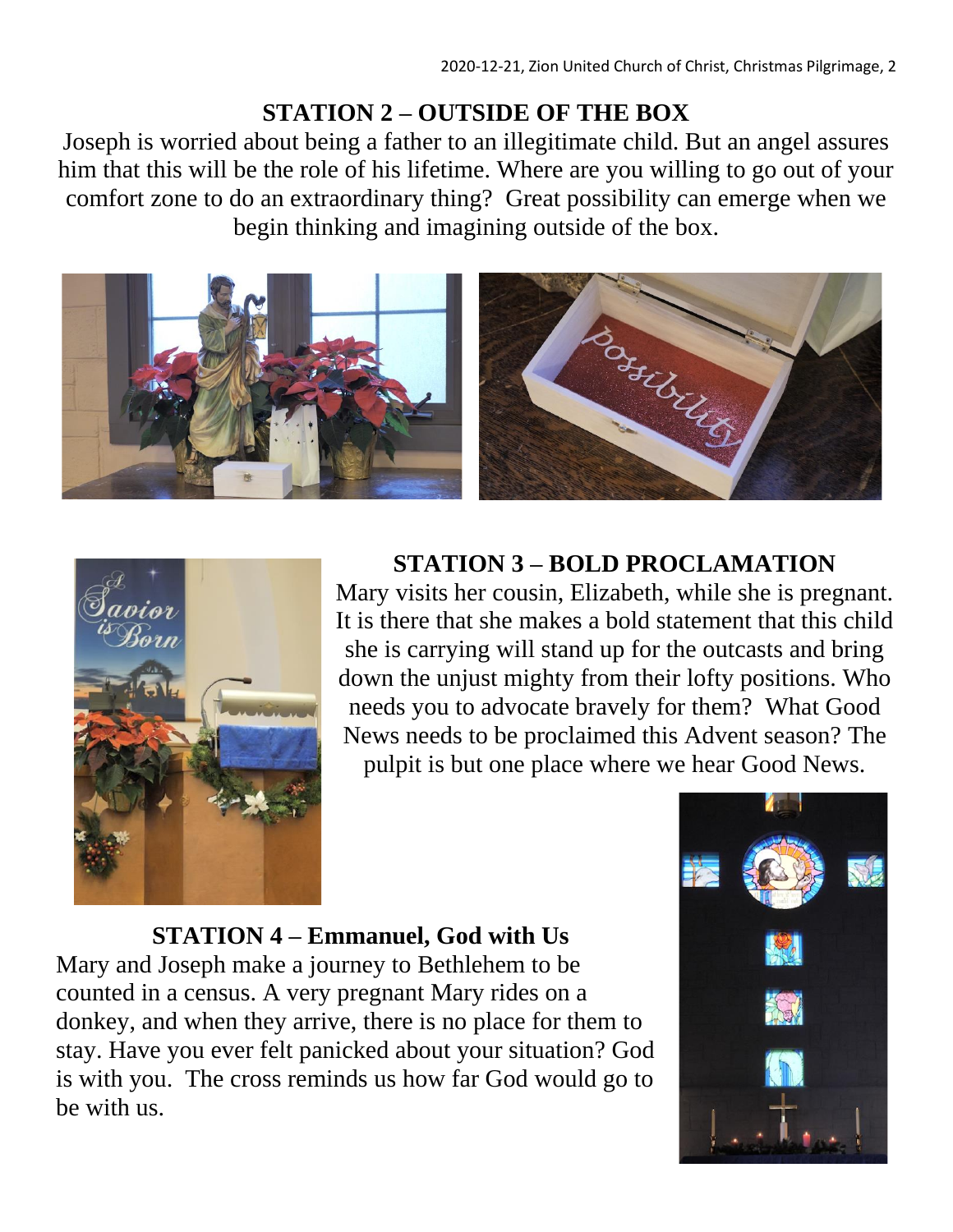

### **STATION 5 – GIVE THANKS**

The child is born in a stable, certainly not usually meant for human births. At a time of year when what we "want" seems to get all the attention, what simple things and people do you already have that you are grateful for?



### **STATION 6 – WRAPPED IN LOVE AND PEACE**

Jesus was "swaddled"–wrapped tightly–and laid in a manger on a bed of straw. Know that God wraps you tightly in love and peace. What can you offer as a way of "wrapping others with love and peace" in the coming year? Like the simple straw that lined the manger, what simple way can you prepare a place for Christ to be more present in your heart this year?